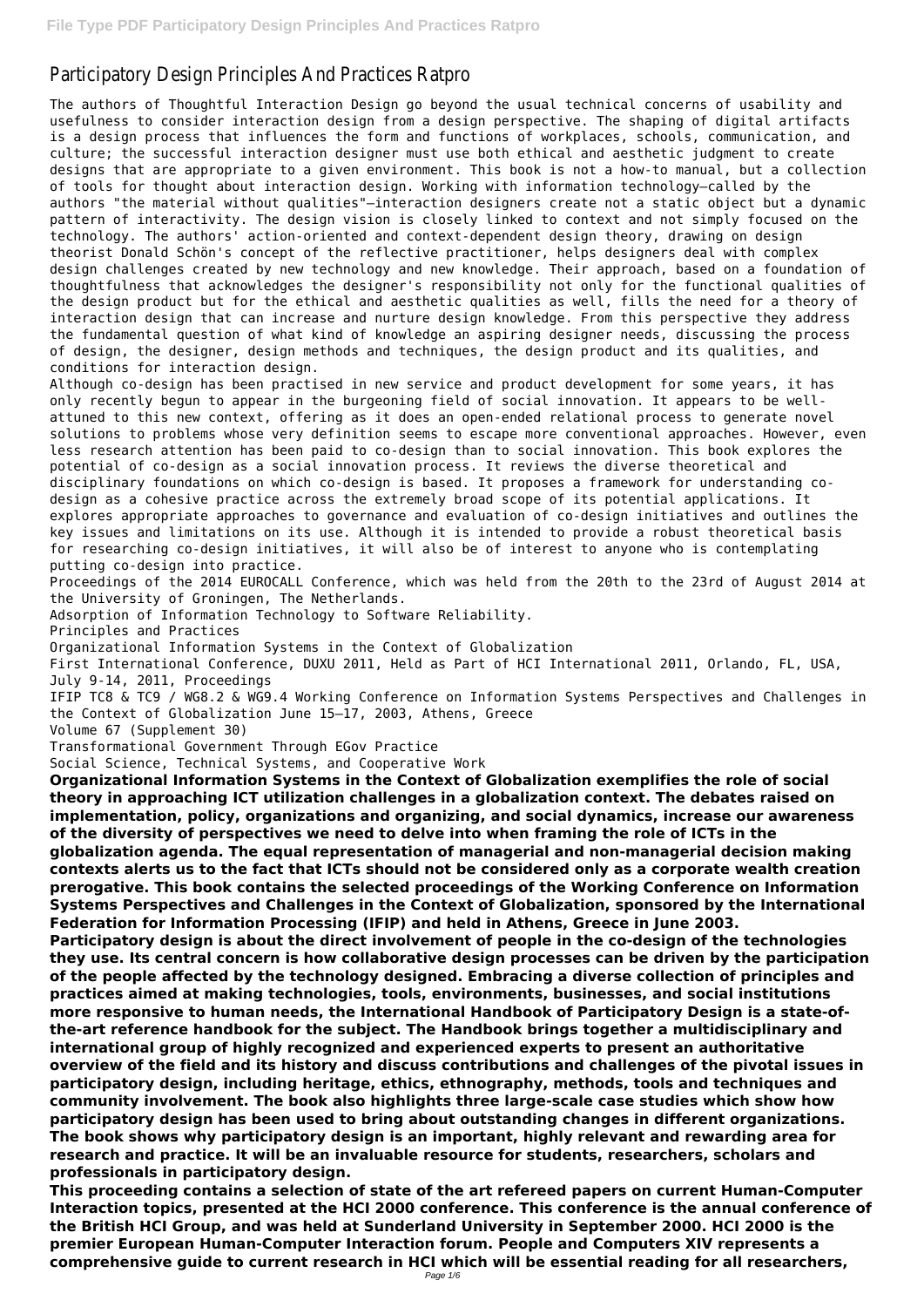**designers and manufacturers who need to keep abreast of developments in HCI.**

**The voices in this collection are primarily those of researchers and developers concerned with bringing knowledge of technological possibilities to bear on informed and effective system design. Their efforts are distinguished from many previous writings on system development by their central and abiding reliance on direct and continuous interaction with those who are the ultimate arbiters of system adequacy; namely, those who will use the technology in their everyday lives and work. A key issue throughout is the question of who does what to whom: whose interests are at stake, who initiates action and for what reason, who defines the problem and who decides that there is one. The papers presented follow in the footsteps of a small but growing international community of scholars and practitioners of participatory systems design. Many of the original European perspectives are represented here as well as some new and distinctively American approaches. The collection is characterized by a rich and diverse set of perspectives and experiences that, despite their differences, share a distinctive spirit and direction -- a more humane, creative, and effective relationship between those involved in technology's design and use, and between technology and the human activities that motivate the technology.**

**End-User Considerations in Educational Technology Design**

**The Human-Computer Interaction Handbook**

**Advancing the Impact of Design Science: Moving from Theory to Practice**

**Practice and Progress in Social Design and Sustainability**

**Connections, Tensions and Opportunities**

## **Reframing Humans in Information Systems Development**

### **Socio-Informatics**

First published in 2006. Routledge is an imprint of Taylor & Francis, an informa company.

This book constitutes the thoroughly refereed proceedings of the 9th International Conference on Design Science Research in Information Systems and Technology, DESRIST 2014, held in Miami, FL, USA in May 2014. The 19 full papers, 7 research-in-progress papers and 18 short papers describing prototype demonstrations were carefully reviewed and selected from 71 submissions. The papers are organized in topical sections on design science; emerging themes; meta issues; methods; supporting business processes; team support; work-in-progress papers and prototypes.

Designers provide creative solutions for user problems and identify the needs of users in a given environment. However, it is often difficult to understand the social design of a product or service. Practice and Progress in Social Design and Sustainability is a critical scholarly resource that provides groundbreaking research on social contributions to design. Featuring coverage on a broad range of topics such as rural sustainability, ecological farmhouse designs, and community public spaces, this book is geared towards architects, designers, program planners, entrepreneurs, and engineers seeking information about design for resolving social issues.

This book constitutes the refereed proceedings of the Second International Conference on Online Communities and Social Computing, OCSC 2007, held in Beijing, China, July 2007 in the framework of the 12th International Conference on Human-Computer Interaction, HCII 2007. It covers designing and developing on-line communities, as well as knowledge, collaboration, learning and local on-line communities. 10th International Conference, CCD 2018, Held as Part of HCI International 2018, Las Vegas, NV, USA, July 15-20, 2018, Proceedings, Part II

Information Communication Technologies: Concepts, Methodologies, Tools, and Applications

Interdisciplinary Perspectives

Design Justice

Community-Led Practices to Build the Worlds We Need

Concepts, Methodologies, Tools, and Applications

Online Communities and Social Computing

This book is the first to directly address the question of how to bridge what has been termed the "great divide" between the approaches of systems developers and those of social scientists to computer supported cooperative work--a question that has been vigorously debated in the systems development literature. Traditionally, developers have been trained in formal methods and oriented to engineering and formal theoretical problems; many social scientists in the CSCW field come from humanistic traditions in which results are reported in a narrative mode. In spite of their differences in style, the two groups have been cooperating more and more in the last decade, as the "people problems" associated with computing become increasingly evident to everyone. The authors have been encouraged to examine, rigorously and in depth, the theoretical basis of CSCW. With contributions from field leaders in the United Kingdom, France, Scandinavia, Mexico, and the United States, this volume offers an exciting overview of the cutting edge of research and theory. It constitutes a solid foundation for the rapidly coalescing field of social informatics. Divided into three parts, this volume covers social theory, design theory, and the sociotechnical system with respect to CSCW. The first set of chapters looks at ways of rethinking basic social categories with the development of distributed collaborative computing technology--concepts of the group, technology, information, user, and text. The next section concentrates more on the lessons that can be learned at the design stage given that one wants to build a CSCW system incorporating these insights--what kind of work does one need to do and how is understanding of design affected? The final part looks at the integration of social and technical in the operation of working sociotechnical systems. Collectively the contributors make the argument that the social and technical are irremediably linked in practice and so the "great divide" not only should be a thing of the past, it should never have existed in the first place. Businesses and the HCI and Interaction Design communities have embraced design and design research. Design research as a field blends methodologies from several disciplines - sociology, engineering, software, philosophy, industrial design, HCI/interaction design -- so designers can learn from past successes and failure and don't have to reinvent the wheel for each new design (whether it's a digital product, a building, an airplane or furniture). They take into account form, function, and, ultimately, users. Many books exist in the research and academic realm for this field, but none create a usable bridge to design practice. Although business people are embracing design, they are not going to become designers. Design researchers need tools to apply their research in the real world. Design Research through Practice takes advanced design practice as its starting point, but enriches it to build a design process than can respond to both academic and practical problems. The aims of the book are to study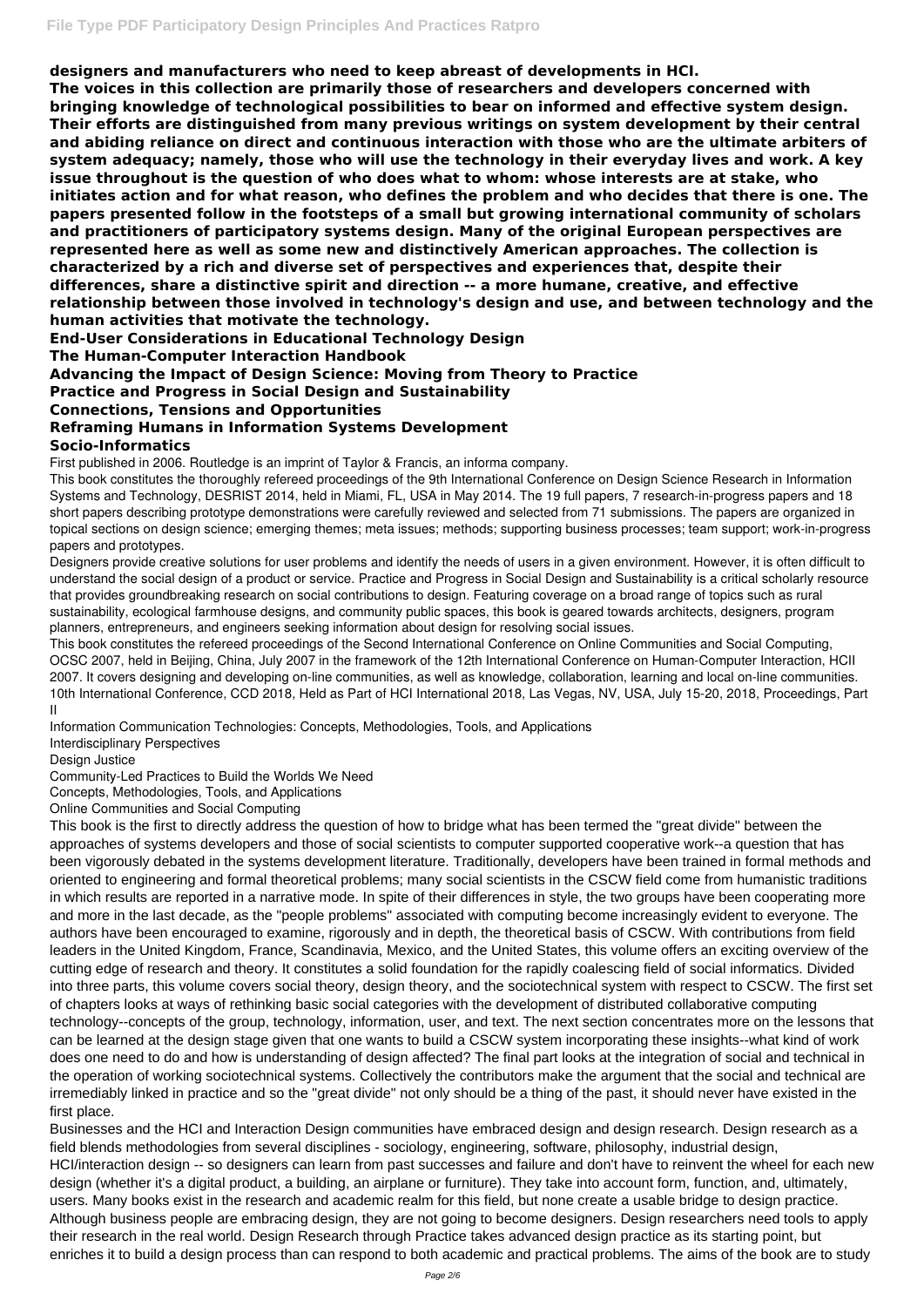### **File Type PDF Participatory Design Principles And Practices Ratpro**

three design research traditions that cover methodological directions in current leading research community. Taking you from the Lab, Field and to the Showroom, Ilpo Koskinen and his group of researchers show you successful traditions in design research that have been integrated into processes and products. Bridging the gap from design research to design practice, this is a must have for any designer. • Gathers design research experts from traditional lab science, social science, art, industrial design, UX and HCI to lend tested practices and how they can be used in a variety of design projects • Provides a multidisciplinary story of the whole design process, with proven and teachable techniques that can solve both academic and practical problems • Presents key examples illustrating how research is applied and vignettes summarizing the key how-to details of specific projects The intent of this chapter is to outline a distinctive way of thinking about issues of technology and society that has characterized many Nordic approaches to the topic. One of the characteristics of this approach has been the recognition of the worth of human labour. Technology is not seen as an alien force, but something which is itself a product of human labour, and it can be designed and utilized in ways which augment human skills and expertise, rather than degrading them. What is particularly striking, at least to this author, in this approach is that we are presented not simply with a vision of how things could be better in our society, but with concrete exemplars of how we can build such a better world. It is in recognition of this fact that I have chosen the title of this chapter, as it emphasizes that, while the tradition of Utopian literature is the - lineation of a supposedly idea world which exists noplace (u-topos, in Greek), these visions can be an inspiration for quite practical activities on the ground, as steps towards their realization. As Wilde notes (in the quote above) this is a never-ending quest, as with each achievement, we recognize that there are further bridges to cross and places to be visited.

An exploration of how design might be led by marginalized communities, dismantle structural inequality, and advance collective liberation and ecological survival. What is the relationship between design, power, and social justice? "Design justice" is an approach to design that is led by marginalized communities and that aims expilcitly to challenge, rather than reproduce, structural inequalities. It has emerged from a growing community of designers in various fields who work closely with social movements and community-based organizations around the world. This book explores the theory and practice of design justice, demonstrates how universalist design principles and practices erase certain groups of people—specifically, those who are intersectionally disadvantaged or multiply burdened under the matrix of domination (white supremacist heteropatriarchy, ableism, capitalism, and settler colonialism)—and invites readers to "build a better world, a world where many worlds fit; linked worlds of collective liberation and ecological sustainability." Along the way, the book documents a multitude of real-world community-led design practices, each grounded in a particular social movement. Design Justice goes beyond recent calls for design for good, user-centered design, and employment diversity in the technology and design professions; it connects design to larger struggles for collective liberation and ecological survival.

Encyclopedia of Library and Information Science

The Environmental Communication Yearbook

Cross-Cultural Design. Applications in Cultural Heritage, Creativity and Social Development

Configuring User-Designer Relations

Second International Conference, OCSC 2007, Held as Part of HCI International 2007, Beijing, China, July 22-27, 2007, Proceedings

#### User Interface Design

*Although numerous sources document aspects of user-centered design, there are few references that consider how a designer transforms the information gathered about users and their work into an effective user interface design. This book explains just how designers bridge that gap. A group of leading experts in GUI design describe their methods in the context of specific design projects, and while the projects, processes, and methods vary considerably, the common theme is building a bridge between user requirements and user interface design.*

*The future of government as we know it is being shaped by the quickly-advancing progression of information and communication technology (ICT) eGovernment systems. eGov presents major challenges and advantages for policy makers and the public alike.*

*"This book focuses on the study and application of human computer interaction principles in the design of online education"--Provided by publisher.*

*'User-designer relations' concerns the sorts of working relationships that arise between developers and end users of IT products - the different ways designers of IT products seek to engage with users, and the ways users seek to influence product design. It is through the shifting patterns of these relations that IT products are realised. Although it has generally been accepted that achieving better user-designer relations will improve the quality of IT products, there has been little consensus on how this might be achieved. This book aims to deepen our understanding of the relationships between users and designers both as they emerge in the wild and as a consequence of our attempts to intervene. Through a series of case studies the book juxtaposes in-depth explorations of different perspectives and approaches to thinking about - and doing user-designer relations, considering important implications for design and computer science more generally. Foundations, Models, and Examples 9th International Conference, DESRIST 2014, Miami, FL, USA, May 22-24, 2014. Proceedings A Design Perspective on Information Technology Museum Experience Design Thoughtful Interaction Design A New Paradigm? User-Developer Cooperation in Software Development This state-of-the-art book explores the implications of contemporary trends that are shaping the future of museum experiences. In four separate sections, it looks into how museums are developing dialogical relationships with their audiences, reaching out beyond their local communities to involve more diverse and broader audiences. It examines current practices in involving crowds, not as passive audiences but as active users, co-designers and co-creators; it looks critically and reflectively at the design implications raised by the application of novel technologies, and by museums becoming parts of connected museum systems and large institutional ecosystems. Overall, the book chapters deal with*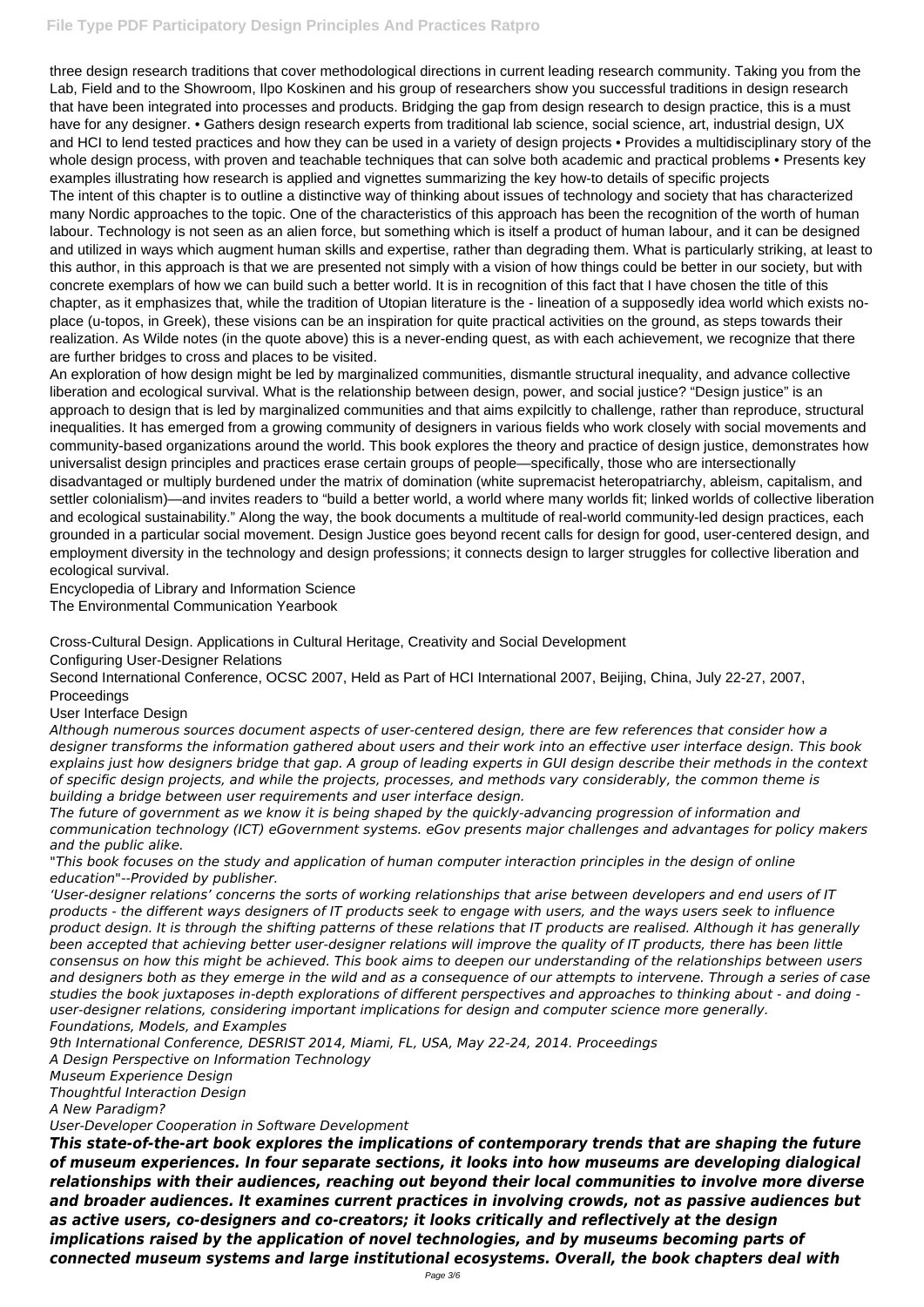*aspects such as sociality, creation and sharing as ways of enhancing dialogical engagement with museum collections. They address designing experiences – including participatory exhibits, crowd sourcing and crowd mining – that are meaningful and rewarding for all categories of audiences involved. Museum Experience Design reflects on different approaches to designing with novel technologies and discusses illustrative and diverse roles of technology, both in the design process as well as in the experiences designed through those processes. The trend of museums becoming embedded in ecosystems of organisations and people is dealt with in chapters that theoretically reflect on what it means to design for ecosystems, illustrated by design cases that exemplify practical and methodological issues in doing so. Written by an interdisciplinary group of design researchers, this book is an invaluable source of inspiration for researchers, students and professionals working in this dynamic field of designing experiences for and around museums.*

*What is participatory research, and how can participatory methods be implemented in practice? This valuable textbook provides an accessible, pragmatic how-to guide for using participatory methods in research. Drawing on their variety of experience in the field, the authors: • outline the principles of participatory research; • explore the practice of utilising participatory methods; • lay out the realities of using such approaches within a range of settings. Providing practical advice, real-world examples, and packed with reflective questions, top tips and suggested further reading, this book will be an essential resource for students and researchers alike.*

*Health Information Technology (HIT) continues to increase in importance as a component of healthcare provision, but designing HIT is complex. The creation of cooperative learning processes for future HIT users is not a simple task. The importance of engaging end users such as health professionals, patients and relatives in the design process is widely acknowledged, and Participatory Design (PD) is the primary discipline for directly involving people in the technological design process. Exploring the application of PD in HIT is crucial to all those involved in engaging end users in HIT design and, in collaboration with a wide range of people, a broad repertoire of methods and techniques to apply PD within multiple domains has been established. This book, Participatory Design & Health Information Technology, presents the contributions of researchers from 5 countries, who share their experience and insights into applying PD in the development of HIT. The book begins with a review of PD and HIT research, followed by 10 papers, each of which describes important lessons for HIT designers interested in user participation. The papers are grouped under the themes of participatory processes; participatory reflections; participatory business; and participatory inspiration. The book will be of interest to researchers, students, health professionals, IT designers and managers who work with or are interested in supporting participation in the design of HIT.*

*The two-volume set LNCS 6769 + LNCS 6770 constitutes the proceedings of the First International Conference on Design, User Experience, and Usability, DUXU 2011, held in Orlando, FL, USA in July 2011 in the framework of the 14th International Conference on Human-Computer Interaction, HCII 2011, incorporating 12 thematically similar conferences. A total of 4039 contributions was submitted to HCII 2011, of which 1318 papers were accepted for publication. The total of 154 contributions included in the DUXU proceedings were carefully reviewed and selected for inclusion in the book. The papers are organized in topical sections on DUXU theory, methods and tools; DUXU guidelines and standards; novel DUXU: devices and their user interfaces; DUXU in industry; DUXU in the mobile and vehicle context; DXU in Web environment; DUXU and ubiquitous interaction/appearance; DUXU in the development and usage lifecycle; DUXU evaluation; and DUXU beyond usability: culture, branding, and emotions. Building Common Ground and Usable Systems Participatory Design & Health Information Technology Human-Computer Interaction: Design and Evaluation Design, User Experience, and Usability. Theory, Methods, Tools and Practice Reflections on Practice*

# *People and Computers XIV — Usability or Else!*

#### *Interacting with Geospatial Technologies*

This book is about emerging models of design that are just beginning to be used by ID types. They are based on constructivis chaos (non-linear systems or "soft systems") theory. This book provides constructivist instructional design (C-ID) theorists with an opportunity to present an extended version of their design model. After an introductory chapter on the history of instruct design models, and a chapter on the guiding principles of C-ID, the creators of six different C-ID models introduce and explain their models. A final chapter compares the models, discusses the future of C-ID models, and discusses the ways constructivist designers and scholars can interact with, and work with, instructional technologists who use different paradigms. This second edition of The Human-Computer Interaction Handbook provides an updated, comprehensive overview of the most important research in the field, including insights that are directly applicable throughout the process of developing effective interactive information technologies. It features cutting-edge advances to the scientific The topic of the research reported here is direct user participation in the task-based development of interactive software systems. Building usable software demands understanding and supporting users and their tasks. Users are a primary source of usability requirements and knowledge, since users can be expected to have intimate and extensive knowledge of themselves, their tas their working environment. Task analysis approaches to software development encourage a focus on supporting users and the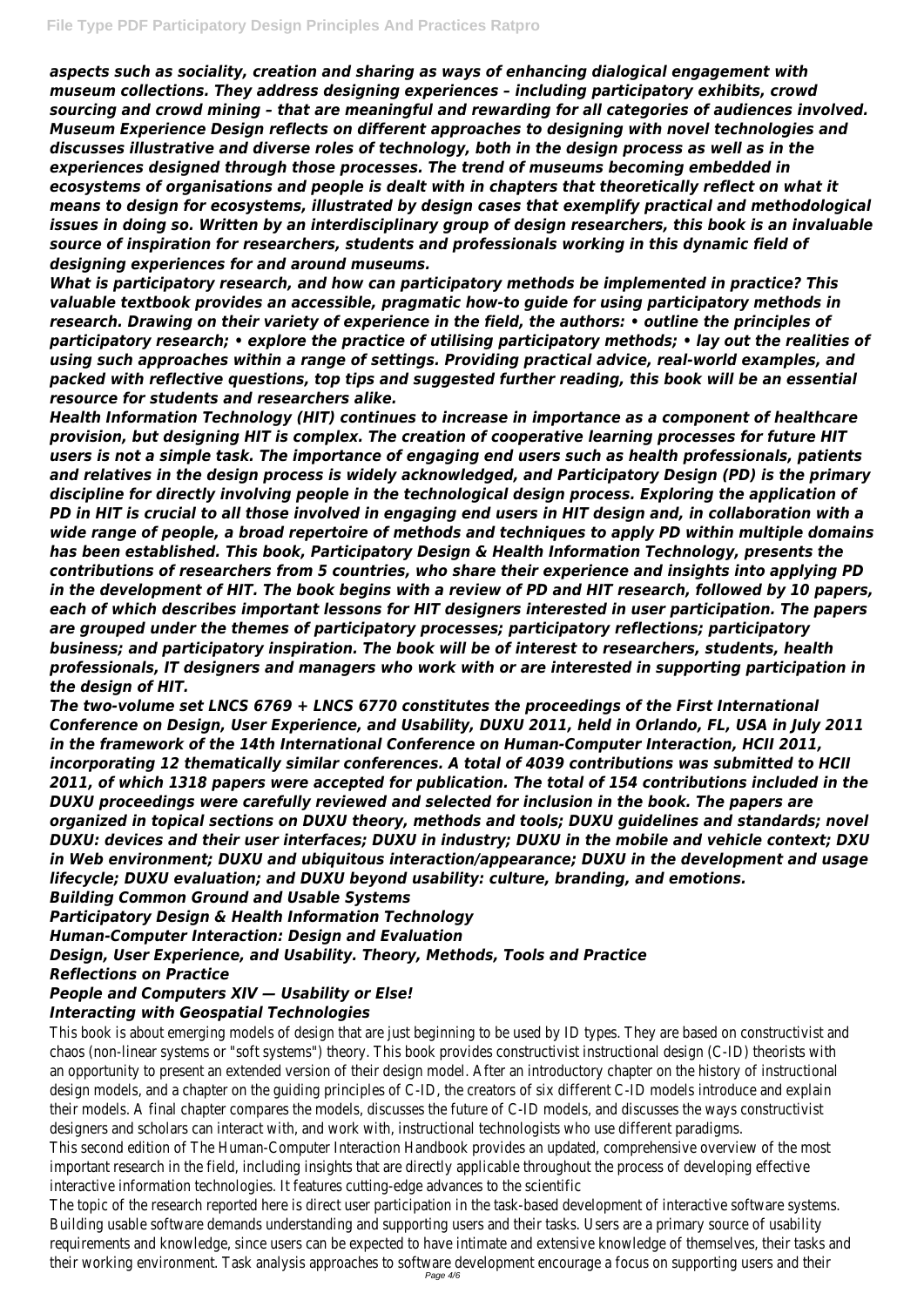tasks while participatory design approaches encourage users' direct, active contributions to software development work. How participatory design approaches often concentrate their efforts on design activities rather than on wider system developmen activities, while task analysis approaches generally lack active user participation beyond initial data gathering. This research attempts an integration of the strengths of task analysis and user participation within an overall software development proc This work also presents detailed empirical and theoretical analyses of what it is for users and developers to cooperate, of the nature of user-developer interaction in participatory settings. Furthermore, it makes operational and assesses the effectivene user participation in development and the impact of user-developer cooperation on the resulting software product. The resea addressed these issues through the development and application of an approach to task based participatory development in t real world development projects. In this integrated approach, the respective strengths of task analysis and participatory designed methods complemented each other's weaker aspects.

Emerging technologies have enhanced the learning capabilities and opportunities in modern school systems. To continue the effective development of such innovations, the intended users must be taken into account. End-User Considerations in Educational Technology Design is a pivotal reference source for the latest scholarly material on usability testing techniques and user-centered design methodologies in the development of technological tools for learning environments. Highlighting a range pertinent topics such as multimedia learning, human-computer interaction, and online learning, this book is ideally designed for academics, researchers, school administrators, professionals, and practitioners interested in the design of optimized education technologies.

Design Research Through Practice

Fundamentals, Evolving Technologies and Emerging Applications, Second Edition

Cases on Usability Engineering: Design and Development of Digital Products

Constructivist Instructional Design (C-ID)

17th International Conference, HCI International 2015, Los Angeles, CA, USA, August 2–7, 2015. Proceedings, Part I CALL Design: Principles and Practice - Proceedings of the 2014 EUROCALL Conference, Groningen, The Netherlands Learning-in-Community

**This two-volume set LNCS 10911 and 10912 constitutes the refereed proceedings of the 10th International Conference on Cross-Cultural Design, CCD 2018, held as part of HCI International 2018 in Las Vegas, NV, USA, in July 2018.The total of 1170 papers and 195 posters included in the 30 HCII 2018 proceedings volumes was carefully reviewed and selected from 4373 submissions. The 37 regular papers presented in this volume were organized in topical sections named: culture, learning and games; culture and creativity; cross-cultural design for social change and development.**

**Modern society has been transformed by the digital convergence towards a future where technologies embed themselves into the fabric of everyday life. This ongoing merging of social and technological infrastructures provides and necessitates new possibilities to renovate past notions, models and methods of information systems development that accommodates humans as actors within the infrastructure. This shift introduces new possibilities for information systems designers to fulfil more and more everyday functions, and to enhance their value and worth to the user. Reframing Humans in Information Systems Development aims to reframe the phenomenon of human-centered development of information systems by connecting scientific constructs produced within the field of information systems which has recently provided a plethora of multidisciplinary user views, without explicitly defining clear constructs that serve the IS field in particular. IS researchers, practitioners and students would benefit from Reframing Humans in Information Systems Development as the book provides a comprehensive view to various human-centered development methods and approaches. The representatives of the fields of Human-Computer Interaction and Computer Supported Collaborative Work will also find this book an excellent resource. A theoretical handbook and collection of practical experiences, are included along with critical discussions of the utilization methods in ISD and their implications with some interconnecting commentary viewpoints.**

**This book provides an introduction to HCI and usability aspects of Geographical Information Systems and Science. Its aim is to introduce the principles of Human-Computer Interaction (HCI); to discuss the special usability aspects of GIS which designers and developers need to take into account when developing such systems; and to offer a set of tried and tested frameworks, matrices and techniques that can be used within GIS projects. Geographical Information Systems and other applications of computerised mapping have gained popularity in recent years. Today, computer-based maps are common on the World Wide Web, mobile phones, satellite navigation systems and in various desktop computing packages. The more sophisticated packages that allow the manipulation and analysis of geographical information are used in location decisions of new businesses, for public service delivery for planning decisions by local and central government. Many more applications exist and some estimate the number of people across the world that are using GIS in their daily work at several millions. However, many applications of GIS are hard to learn and to master. This is understandable, as until quite recently, the main focus of software vendors in the area of GIS was on the delivery of basic functionality and development of methods to present and manipulate geographical information using the available computing resources. As a result, little attention was paid to usability aspects of GIS. This is evident in many public and private systems where the terminology, conceptual design and structure are all centred around the engineering of GIS and not on the needs and concepts that are familiar to the user. This book covers a range of topics from the cognitive models of geographical representation, to interface design. It will provide the reader with frameworks and techniques that can be used and description of case studies in which these techniques have been used for computer mapping application. Dear Reader This is a book about mobile virtual work. It aims at clarifying the basic concepts and showing present practices and future challenges. The roots of the book are in the collaboration of few European practitioners and searchers, who met each other under the umbrella of the Swedish SALTSA programme (see next page) in January 2002 in Stockholm. The group was first called 'ICT, Mobility and Work Organisation' but redefined itself quickly as 'Mobile Virtual Cooperative Work' group. The change of the name reflects the development of reasoning in the group. We could not find much material on mobile work, certainly not systematic studies, - though a growing interest in mobile technologies and services could be found. Practices of telework and virtual organizations were better known, but we were convinced that the combination with mobile work was so- thing different and new. Our main target became to understand what it was all about. The next step was an expert meeting in October 2004 at Rånäs Castle again in Sweden. A wider group of experts was**